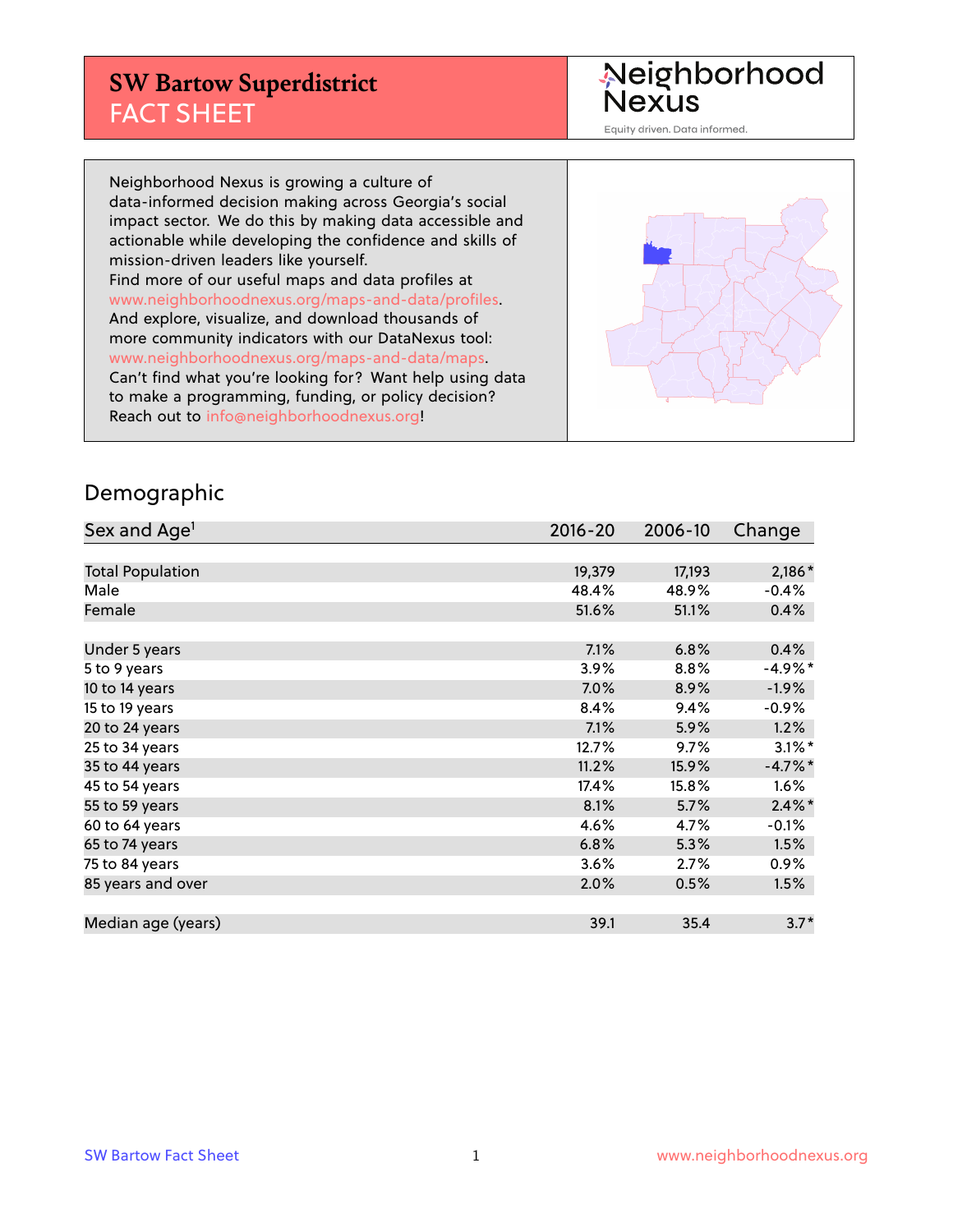# Demographic, continued...

| Race <sup>2</sup>                                            | $2016 - 20$ | 2006-10 | Change     |
|--------------------------------------------------------------|-------------|---------|------------|
| <b>Total population</b>                                      | 19,379      | 17,193  | 2,186*     |
| One race                                                     | 97.8%       | 98.0%   | $-0.1%$    |
| White                                                        | 90.9%       | 85.8%   | $5.1\%$ *  |
| <b>Black or African American</b>                             | 5.2%        | 8.7%    | $-3.5%$    |
| American Indian and Alaska Native                            | 0.0%        | 1.2%    | $-1.2\%$ * |
| Asian                                                        | 0.4%        | 0.0%    | 0.4%       |
| Native Hawaiian and Other Pacific Islander                   | 0.0%        | 0.2%    | $-0.2%$    |
| Some other race                                              | 1.3%        | 2.1%    | $-0.8%$    |
| Two or more races                                            | 2.2%        | 2.0%    | 0.1%       |
| Race alone or in combination with other race(s) <sup>3</sup> | $2016 - 20$ | 2006-10 | Change     |
|                                                              |             |         |            |
| <b>Total population</b>                                      | 19,379      | 17,193  | $2,186*$   |
| White                                                        | 93.0%       | 87.7%   | $5.3\%$ *  |
| <b>Black or African American</b>                             | 6.4%        | 10.0%   | $-3.6%$    |
| American Indian and Alaska Native                            | 0.8%        | 1.8%    | $-1.0%$    |
| Asian                                                        | 0.5%        | 0.1%    | 0.4%       |
| Native Hawaiian and Other Pacific Islander                   | 0.0%        | 0.2%    | $-0.2%$    |
| Some other race                                              | 1.5%        | 2.2%    | $-0.8%$    |
|                                                              |             |         |            |
| Hispanic or Latino and Race <sup>4</sup>                     | $2016 - 20$ | 2006-10 | Change     |
| <b>Total population</b>                                      | 19,379      | 17,193  | $2,186*$   |
| Hispanic or Latino (of any race)                             | 5.1%        | 2.7%    | $2.3\%$ *  |
| Not Hispanic or Latino                                       | 94.9%       | 97.3%   | $-2.3%$    |
| White alone                                                  |             |         |            |
|                                                              | 87.1%       | 85.0%   | 2.1%       |
| Black or African American alone                              | 5.2%        | 8.7%    | $-3.5%$    |
| American Indian and Alaska Native alone                      | 0.0%        | 1.1%    | $-1.1\%$ * |
| Asian alone                                                  | 0.4%        | 0.0%    | 0.4%       |
| Native Hawaiian and Other Pacific Islander alone             | 0.0%        | 0.2%    | $-0.2%$    |
| Some other race alone                                        | 0.0%        | 0.2%    | $-0.2%$    |
| Two or more races                                            | 2.2%        | 2.0%    | 0.2%       |
| U.S. Citizenship Status <sup>5</sup>                         | $2016 - 20$ | 2006-10 | Change     |
|                                                              |             |         |            |
| Foreign-born population                                      | 622         | 265     | 357*       |
| Naturalized U.S. citizen                                     | 53.1%       | 74.3%   | $-21.3%$   |
| Not a U.S. citizen                                           | 46.9%       | 25.7%   | $21.3\%$ * |
| Citizen, Voting Age Population <sup>6</sup>                  | 2016-20     | 2006-10 | Change     |
| Citizen, 18 and over population                              | 14,512      | 11,977  | 2,535*     |
| Male                                                         | 48.6%       | 48.0%   | 0.7%       |
| Female                                                       | 51.4%       | 52.0%   | $-0.7%$    |
|                                                              |             |         |            |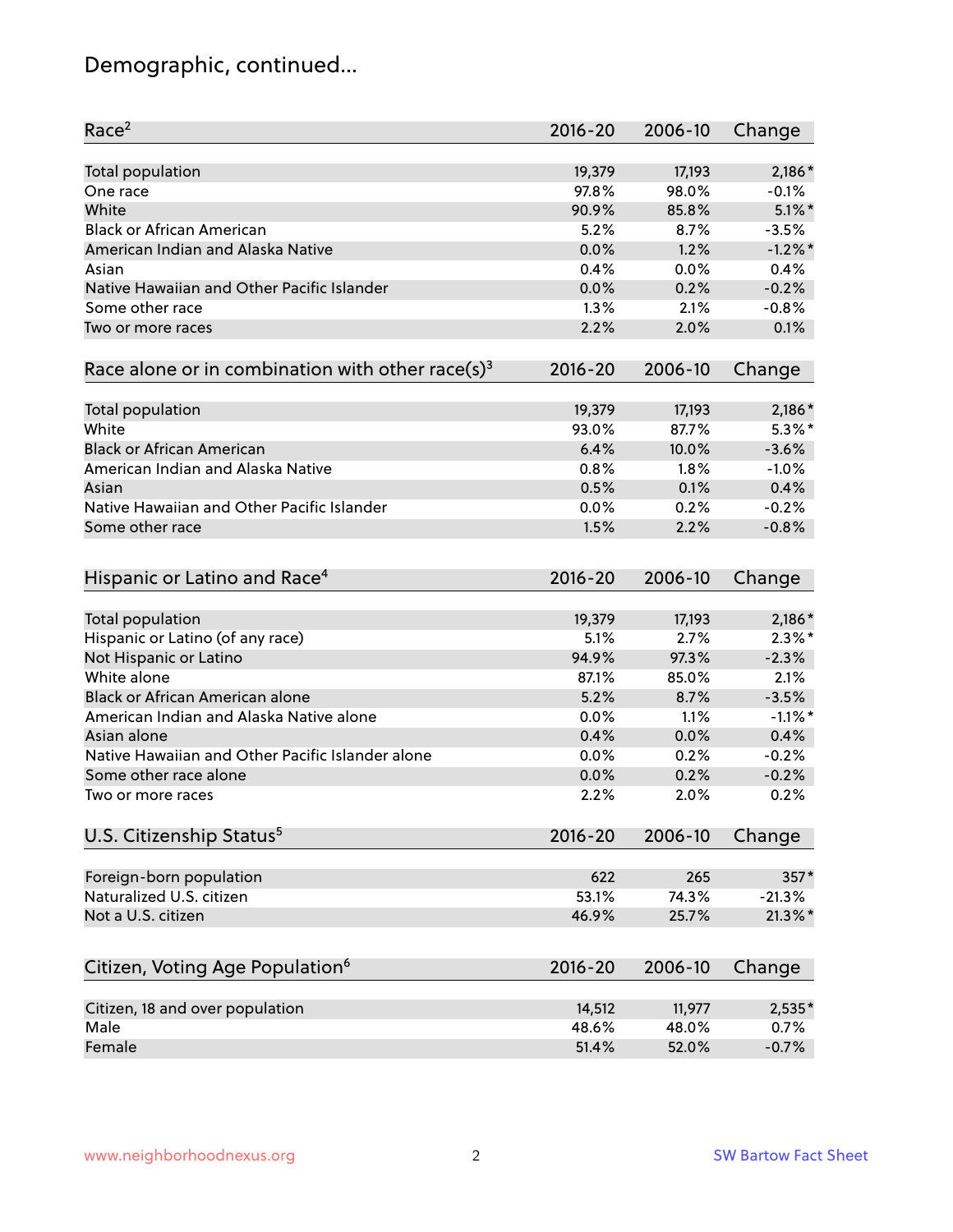#### Economic

| Income <sup>7</sup>                                 | $2016 - 20$ | 2006-10 | Change     |
|-----------------------------------------------------|-------------|---------|------------|
|                                                     |             |         |            |
| All households                                      | 6,549       | 5,596   | 953*       |
| Less than \$10,000                                  | 6.9%        | 5.4%    | 1.5%       |
| \$10,000 to \$14,999                                | 4.0%        | 2.1%    | $1.9\%$ *  |
| \$15,000 to \$24,999                                | 4.0%        | 6.1%    | $-2.1%$    |
| \$25,000 to \$34,999                                | 5.1%        | 8.5%    | $-3.4%$    |
| \$35,000 to \$49,999                                | 11.7%       | 17.2%   | $-5.5%$ *  |
| \$50,000 to \$74,999                                | 21.9%       | 25.7%   | $-3.8%$    |
| \$75,000 to \$99,999                                | 18.1%       | 17.4%   | 0.7%       |
| \$100,000 to \$149,999                              | 18.4%       | 12.1%   | $6.4\%$ *  |
| \$150,000 to \$199,999                              | 3.6%        | 3.5%    | 0.1%       |
| \$200,000 or more                                   | 6.3%        | 2.0%    | $4.2\%$ *  |
| Median household income (dollars)                   | 70,418      | 61,289  | $9,129*$   |
| Mean household income (dollars)                     | 81,629      | 69,345  | 12,285*    |
| With earnings                                       | 79.7%       | 85.7%   | $-6.0\%$ * |
| Mean earnings (dollars)                             | 83,690      | 68,371  | 15,319*    |
| <b>With Social Security</b>                         | 28.8%       | 23.5%   | $5.2\%$ *  |
| Mean Social Security income (dollars)               | 20,037      | 15,488  | 4,549*     |
| With retirement income                              | 18.7%       | 13.7%   | $5.0\%$ *  |
| Mean retirement income (dollars)                    | 24,761      | 19,928  | 4,833      |
| With Supplemental Security Income                   | $3.6\%$     | 3.5%    | $0.1\%$    |
| Mean Supplemental Security Income (dollars)         | 8,326       | 7,978   | 349        |
| With cash public assistance income                  | 1.7%        | 1.1%    | 0.6%       |
| Mean cash public assistance income (dollars)        | 3,540       | 4,632   | $-1,092$   |
| With Food Stamp/SNAP benefits in the past 12 months | 7.4%        | 4.7%    | 2.7%       |
|                                                     |             |         |            |
| Families                                            | 5,277       | 4,476   | 801*       |
| Less than \$10,000                                  | 3.4%        | 3.8%    | $-0.4%$    |
| \$10,000 to \$14,999                                | 1.9%        | 1.5%    | 0.4%       |
| \$15,000 to \$24,999                                | 1.6%        | 3.6%    | $-2.0%$    |
| \$25,000 to \$34,999                                | 6.5%        | 8.0%    | $-1.5%$    |
| \$35,000 to \$49,999                                | 10.3%       | 15.7%   | $-5.4%$    |
| \$50,000 to \$74,999                                | 24.6%       | 26.8%   | $-2.2%$    |
| \$75,000 to \$99,999                                | 19.6%       | 20.3%   | $-0.8%$    |
| \$100,000 to \$149,999                              | 20.2%       | 14.1%   | $6.1\%$ *  |
| \$150,000 to \$199,999                              | 4.5%        | 4.0%    | 0.5%       |
| \$200,000 or more                                   | 7.4%        | 2.2%    | $5.1\%$ *  |
| Median family income (dollars)                      | 77,071      | 66,957  | $10,114*$  |
| Mean family income (dollars)                        | 90,219      | 74,367  | 15,852*    |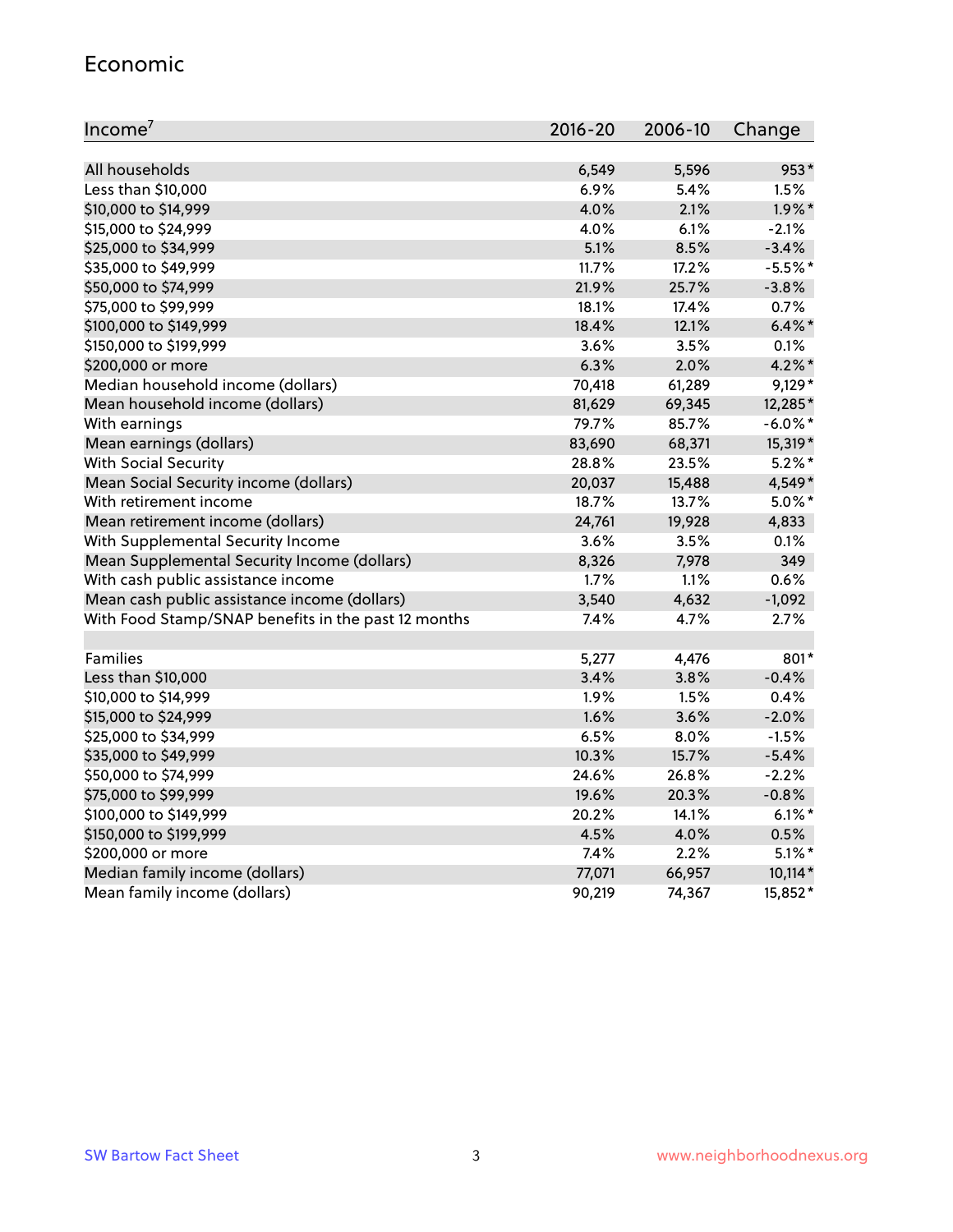#### Economic, continued...

| Income, continued <sup>8</sup>                                        | $2016 - 20$ | 2006-10 | Change    |
|-----------------------------------------------------------------------|-------------|---------|-----------|
|                                                                       |             |         |           |
| Nonfamily households                                                  | 1,272       | 1,120   | 152       |
| Median nonfamily income (dollars)                                     | 27,167      | 36,762  | $-9,595*$ |
| Mean nonfamily income (dollars)                                       | 40,238      | 46,892  | $-6,654$  |
| Median earnings for workers (dollars)                                 | 37,492      | 32,999  | 4,493*    |
| Median earnings for male full-time, year-round workers                | 51,506      | 48,404  | $3,102*$  |
| (dollars)                                                             |             |         |           |
| Median earnings for female full-time, year-round workers<br>(dollars) | 39,912      | 31,821  | 8,090*    |
| Per capita income (dollars)                                           | 28,178      | 23,077  | $5,101*$  |
|                                                                       |             |         |           |
| Families and People Below Poverty Level <sup>9</sup>                  | $2016 - 20$ | 2006-10 | Change    |
|                                                                       |             |         |           |
| <b>All families</b>                                                   | 6.5%        | 5.7%    | 0.8%      |
| With related children under 18 years                                  | 6.9%        | 5.7%    | 1.3%      |
| With related children under 5 years only                              | 14.4%       | 3.4%    | 11.0%     |
| Married couple families                                               | 4.9%        | 2.9%    | 2.0%      |
| With related children under 18 years                                  | 3.4%        | 2.5%    | 0.9%      |
| With related children under 5 years only                              | 0.0%        | 2.0%    | $-2.0%$   |
| Families with female householder, no husband present                  | 17.1%       | 18.9%   | $-1.8%$   |
| With related children under 18 years                                  | 20.3%       | 21.9%   | $-1.6%$   |
| With related children under 5 years only                              | 34.1%       | 11.9%   | 22.2%     |
| All people                                                            | 8.3%        | 6.1%    | 2.2%      |
| Under 18 years                                                        | 8.4%        | 6.7%    | 1.7%      |
| Related children under 18 years                                       | 8.4%        | 5.5%    | 2.8%      |
| Related children under 5 years                                        | 13.8%       | 5.2%    | 8.6%      |
| Related children 5 to 17 years                                        | 6.1%        | 5.6%    | 0.5%      |
| 18 years and over                                                     | 8.2%        | 5.9%    | 2.4%      |
| 18 to 64 years                                                        | 7.6%        | 5.3%    | 2.3%      |
| 65 years and over                                                     | 11.7%       | 10.3%   | 1.3%      |
| People in families                                                    | 6.1%        | 4.9%    | 1.2%      |
| Unrelated individuals 15 years and over                               | 27.4%       | 18.8%   | 8.6%      |
|                                                                       |             |         |           |
| Non-Hispanic white people                                             | 7.6%        | 5.5%    | 2.0%      |
| Black or African-American people                                      | 25.9%       | 6.8%    | 19.1%*    |
| Asian people                                                          | 0.0%        | 0.0%    | 0.0%      |
| Hispanic or Latino people                                             | 1.5%        | 3.4%    | $-1.9%$   |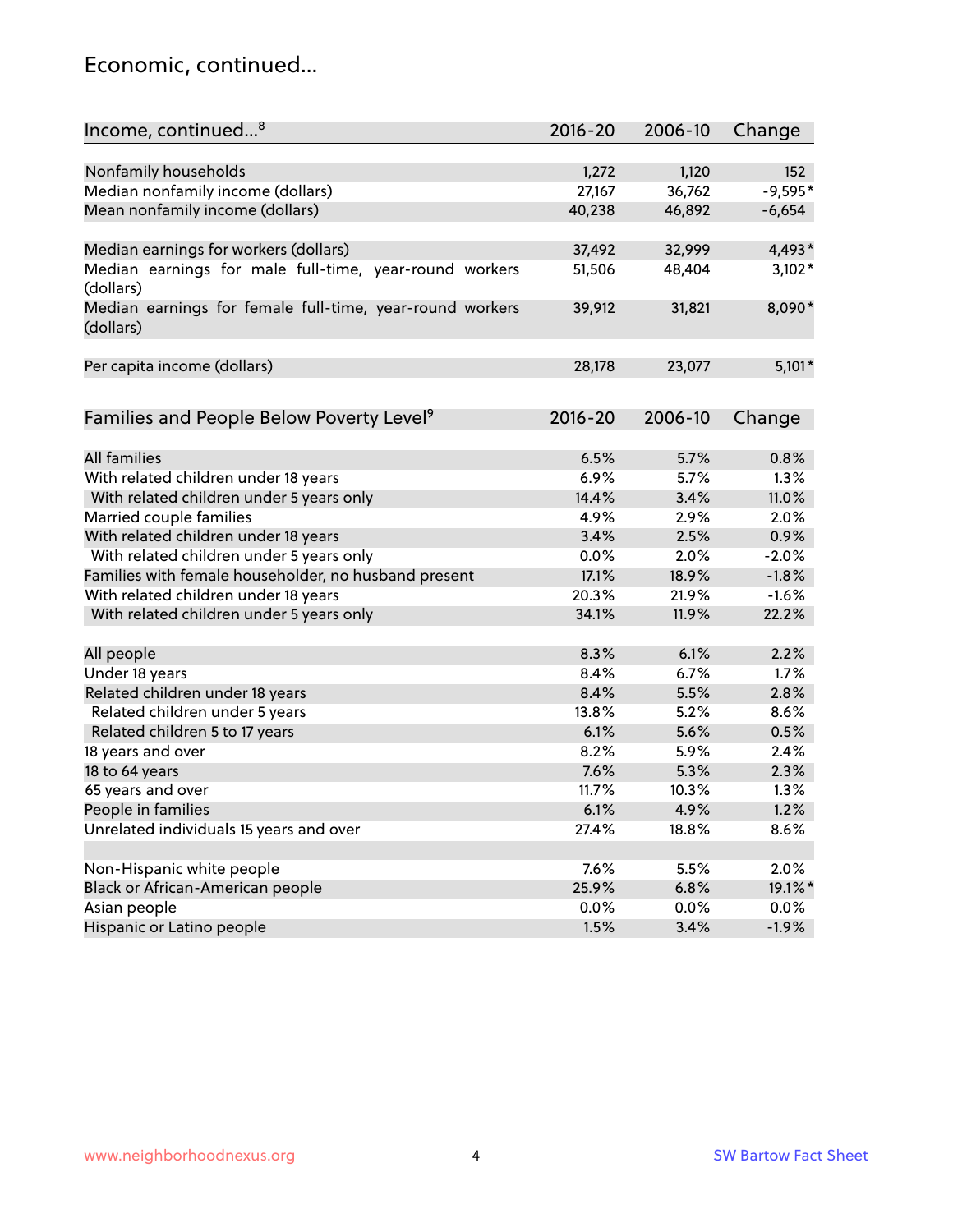## Employment

| Employment Status <sup>10</sup>                                             | $2016 - 20$ | 2006-10 | Change     |
|-----------------------------------------------------------------------------|-------------|---------|------------|
|                                                                             |             |         |            |
| Population 16 years and over                                                | 15,515      | 12,610  | 2,905*     |
| In labor force                                                              | 64.1%       | 67.3%   | $-3.2%$    |
| Civilian labor force                                                        | 64.1%       | 67.2%   | $-3.1%$    |
| Employed                                                                    | 61.2%       | 62.5%   | $-1.3%$    |
| Unemployed                                                                  | 2.9%        | 4.7%    | $-1.8%$    |
| <b>Armed Forces</b>                                                         | 0.0%        | 0.1%    | $-0.1%$    |
| Not in labor force                                                          | 35.9%       | 32.7%   | 3.2%       |
| Civilian labor force                                                        | 9,950       | 8,472   | $1,478*$   |
| <b>Unemployment Rate</b>                                                    | 4.6%        | 7.0%    | $-2.4%$    |
|                                                                             |             |         |            |
| Females 16 years and over                                                   | 7,969       | 6,483   | 1,486*     |
| In labor force                                                              | 62.1%       | 61.2%   | 0.9%       |
| Civilian labor force                                                        | 62.1%       | 61.2%   | 0.9%       |
| Employed                                                                    | 57.1%       | 56.7%   | 0.3%       |
| Own children of the householder under 6 years                               | 1,499       | 1,307   | 192        |
|                                                                             | 52.3%       | 63.2%   | $-10.9%$   |
| All parents in family in labor force                                        |             |         |            |
| Own children of the householder 6 to 17 years                               | 2,794       | 3,435   | $-641*$    |
| All parents in family in labor force                                        | 73.6%       | 77.9%   | $-4.3%$    |
|                                                                             |             |         |            |
| Industry <sup>11</sup>                                                      | $2016 - 20$ | 2006-10 | Change     |
|                                                                             |             |         |            |
| Civilian employed population 16 years and over                              | 9,493       | 7,879   | $1,614*$   |
| Agriculture, forestry, fishing and hunting, and mining                      | 2.4%        | 2.1%    | 0.3%       |
| Construction                                                                | 10.8%       | 8.6%    | 2.2%       |
| Manufacturing                                                               | 14.6%       | 14.8%   | $-0.3%$    |
| Wholesale trade                                                             | 2.4%        | 2.9%    | $-0.5%$    |
| Retail trade                                                                | 11.7%       | 11.4%   | 0.4%       |
| Transportation and warehousing, and utilities                               | 6.7%        | 11.5%   | $-4.8\%$ * |
| Information                                                                 | 0.5%        | 1.5%    | $-1.0%$    |
| Finance and insurance, and real estate and rental and leasing               | 4.6%        | 5.3%    | $-0.7%$    |
| Professional, scientific, and management, and administrative                | 9.8%        | 9.1%    | 0.7%       |
| and waste management services                                               |             |         |            |
| Educational services, and health care and social assistance                 | 18.4%       | 15.9%   | 2.6%       |
| Arts, entertainment, and recreation, and accommodation and<br>food services | 9.4%        | 8.5%    | 0.8%       |
| Other services, except public administration                                | 4.7%        | 2.1%    | $2.7\%$ *  |
| Public administration                                                       | 3.9%        | 6.2%    | $-2.3\%$ * |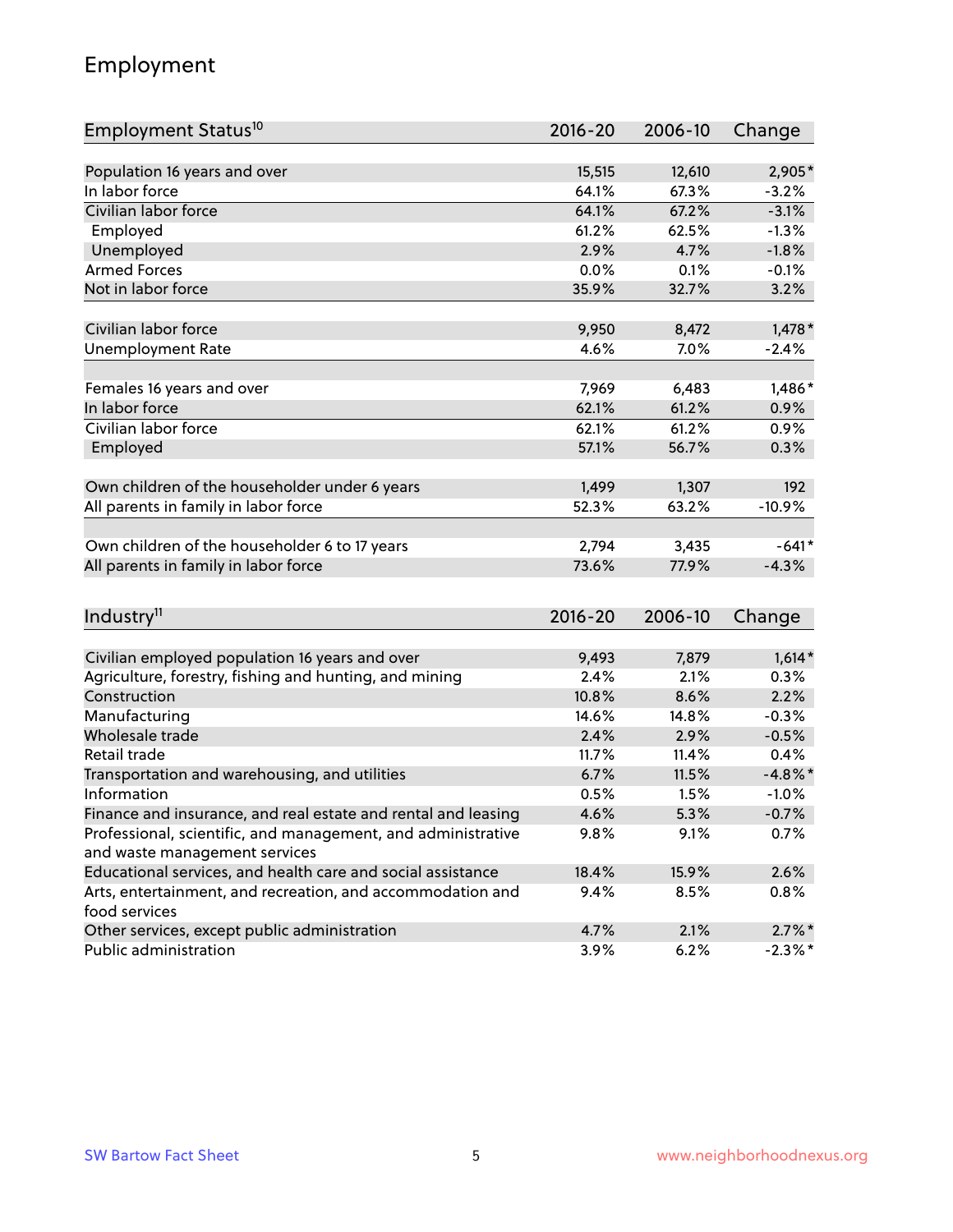# Employment, continued...

| Occupation <sup>12</sup>                                     | $2016 - 20$ | 2006-10 | Change    |
|--------------------------------------------------------------|-------------|---------|-----------|
| Civilian employed population 16 years and over               | 9,493       | 7,879   | $1,614*$  |
| Management, business, science, and arts occupations          | 28.2%       | 27.5%   | 0.7%      |
| Service occupations                                          | 17.9%       | 14.7%   | 3.2%      |
| Sales and office occupations                                 | 26.6%       | 28.4%   | $-1.7%$   |
| Natural<br>and<br>resources,<br>construction,<br>maintenance | 14.2%       | 13.5%   | 0.7%      |
| occupations                                                  |             |         |           |
| Production, transportation, and material moving occupations  | 13.1%       | 15.9%   | $-2.9%$   |
| Class of Worker <sup>13</sup>                                | $2016 - 20$ | 2006-10 | Change    |
|                                                              |             |         |           |
| Civilian employed population 16 years and over               | 9,493       | 7,879   | $1,614*$  |
| Private wage and salary workers                              | 80.4%       | 80.7%   | $-0.3%$   |
| Government workers                                           | 11.9%       | 16.6%   | $-4.7%$   |
| Self-employed in own not incorporated business workers       | 7.7%        | 2.7%    | $5.1\%$ * |
| Unpaid family workers                                        | 0.0%        | 0.0%    | 0.0%      |
| Job Flows <sup>14</sup>                                      | 2019        | 2010    | Change    |
|                                                              | 5,086       |         |           |
| Total Jobs in district                                       |             | 5,390   | $-304$    |
| Held by residents of district                                | 14.7%       | 13.1%   | 1.6%      |
| Held by non-residents of district                            | 85.3%       | 86.9%   | $-1.6%$   |
| Jobs by Industry Sector <sup>15</sup>                        | 2019        | 2010    | Change    |
| Total Jobs in district                                       | 5,086       | 5,390   | $-304$    |
| Goods Producing sectors                                      | 29.0%       | 32.6%   | $-3.6%$   |
| Trade, Transportation, and Utilities sectors                 | 36.8%       | 25.4%   | 11.4%     |
| All Other Services sectors                                   | 34.2%       | 42.1%   | $-7.8%$   |
|                                                              |             |         |           |
| Total Jobs in district held by district residents            | 750         | 708     | 42        |
| <b>Goods Producing sectors</b>                               | 28.3%       | 27.3%   | 1.0%      |
| Trade, Transportation, and Utilities sectors                 | 26.1%       | 15.0%   | 11.2%     |
| All Other Services sectors                                   | 45.6%       | 57.8%   | $-12.2%$  |
|                                                              |             |         |           |
| Jobs by Earnings <sup>16</sup>                               | 2019        | 2010    | Change    |
| Total Jobs in district                                       |             |         | $-304$    |
|                                                              | 5,086       | 5,390   |           |
| Jobs with earnings \$1250/month or less                      | 14.0%       | 18.7%   | $-4.7%$   |
| Jobs with earnings \$1251/month to \$3333/month              | 29.7%       | 44.8%   | $-15.1%$  |
| Jobs with earnings greater than \$3333/month                 | 56.3%       | 36.5%   | 19.8%     |
| Total Jobs in district held by district residents            | 750         | 708     | 42        |
| Jobs with earnings \$1250/month or less                      | 17.5%       | 23.2%   | $-5.7%$   |
| Jobs with earnings \$1251/month to \$3333/month              | 31.5%       | 45.3%   | $-13.9%$  |
| Jobs with earnings greater than \$3333/month                 | 51.1%       | 31.5%   | 19.6%     |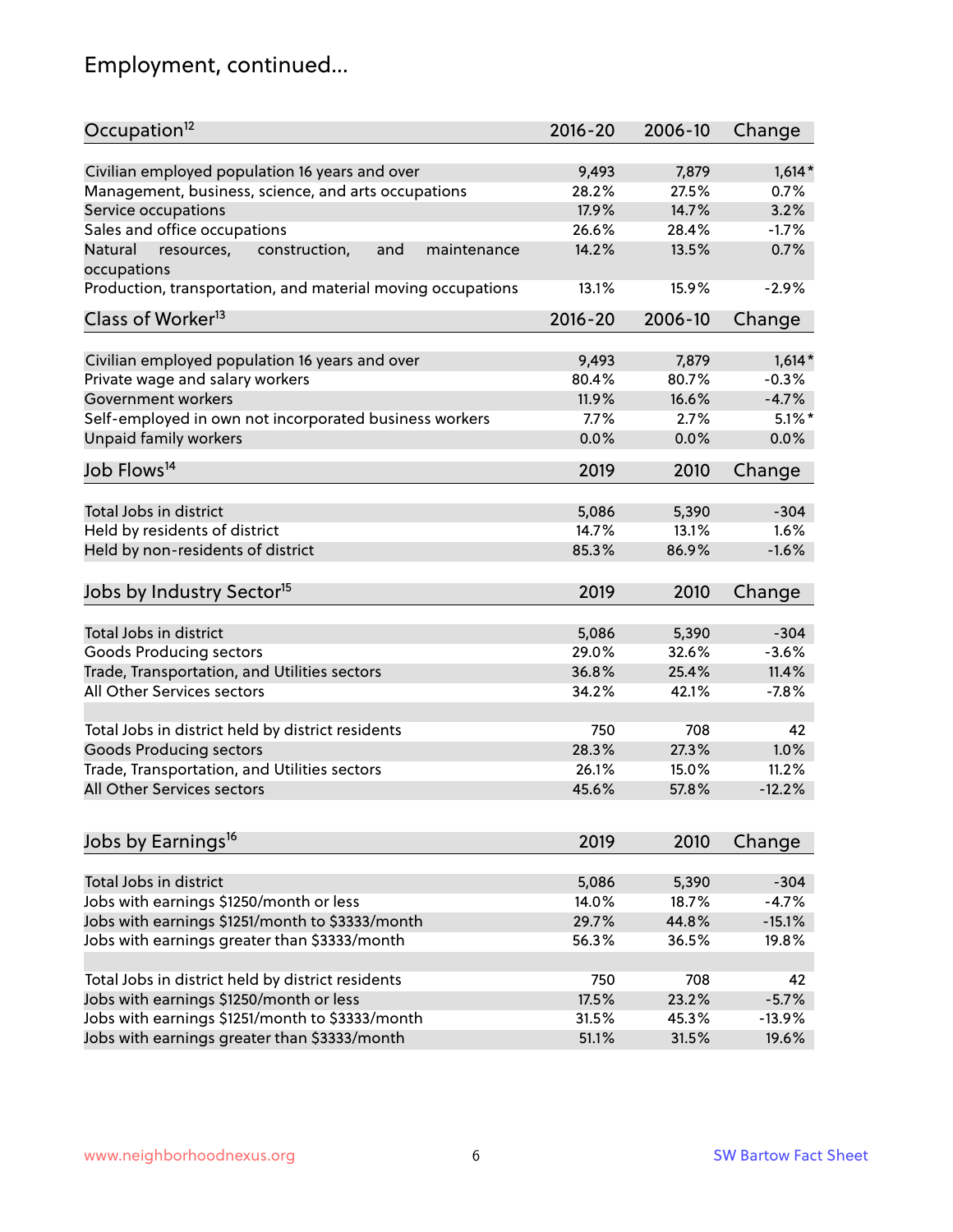# Employment, continued...

| Jobs by Age of Worker <sup>17</sup>               | 2019  | 2010  | Change  |
|---------------------------------------------------|-------|-------|---------|
|                                                   |       |       |         |
| Total Jobs in district                            | 5,086 | 5,390 | $-304$  |
| Jobs with workers age 29 or younger               | 14.9% | 16.5% | $-1.6%$ |
| Jobs with workers age 30 to 54                    | 56.6% | 64.8% | $-8.2%$ |
| Jobs with workers age 55 or older                 | 28.4% | 18.6% | 9.8%    |
|                                                   |       |       |         |
| Total Jobs in district held by district residents | 750   | 708   | 42      |
| Jobs with workers age 29 or younger               | 15.1% | 14.7% | 0.4%    |
| Jobs with workers age 30 to 54                    | 54.3% | 64.0% | $-9.7%$ |
| Jobs with workers age 55 or older                 | 30.7% | 21.3% | 9.3%    |

#### Education

| School Enrollment <sup>18</sup>                | $2016 - 20$ | 2006-10 | Change      |
|------------------------------------------------|-------------|---------|-------------|
|                                                |             |         |             |
| Population 3 years and over enrolled in school | 4,627       | 5,330   | $-703$      |
| Nursery school, preschool                      | 6.7%        | $7.9\%$ | $-1.3\%$    |
| Kindergarten                                   | 5.0%        | 4.3%    | 0.7%        |
| Elementary school (grades 1-8)                 | 38.7%       | 51.1%   | $-12.4\%$ * |
| High school (grades 9-12)                      | 29.7%       | 22.9%   | $6.8\%$ *   |
| College or graduate school                     | 19.9%       | 13.7%   | $6.2\%$ *   |
| Educational Attainment <sup>19</sup>           | $2016 - 20$ | 2006-10 | Change      |
|                                                |             |         |             |
| Population 25 years and over                   | 12,869      | 10,351  | $2,518*$    |
| Less than 9th grade                            | 4.1%        | 5.3%    | $-1.2%$     |
| 9th to 12th grade, no diploma                  | 9.3%        | 11.1%   | $-1.8%$     |
| High school graduate (includes equivalency)    | 36.7%       | 43.1%   | $-6.4\%$ *  |
| Some college, no degree                        | 23.6%       | 20.4%   | 3.2%        |
| Associate's degree                             | 7.7%        | 4.1%    | $3.6\%$ *   |
| Bachelor's degree                              | 13.8%       | 10.1%   | $3.7\%$ *   |
| Graduate or professional degree                | 4.7%        | 5.9%    | $-1.2%$     |
|                                                |             |         |             |
| Percent high school graduate or higher         | 86.6%       | 83.6%   | $3.0\%$     |
| Percent bachelor's degree or higher            | 18.6%       | 16.0%   | 2.5%        |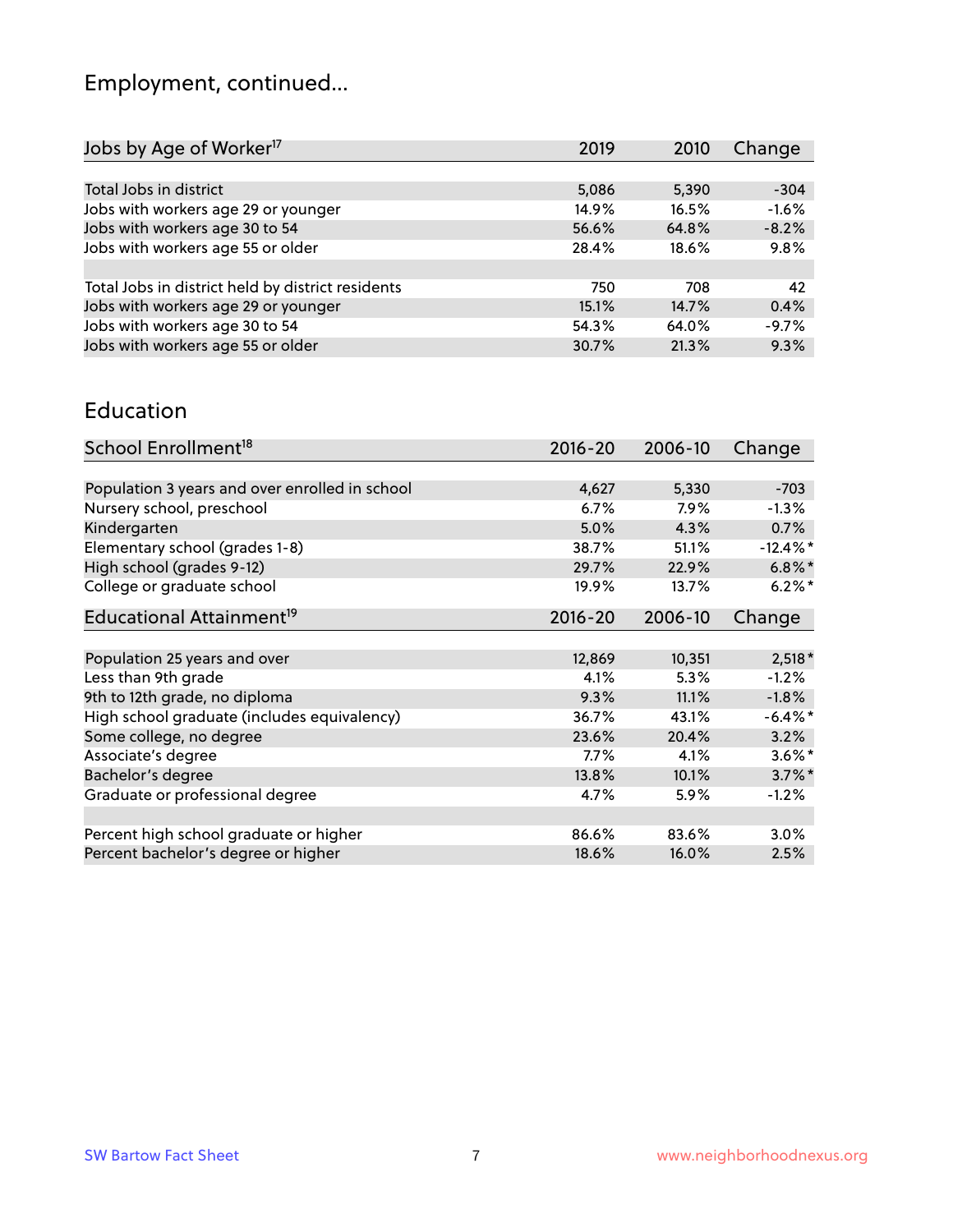## Housing

| Households by Type <sup>20</sup>                     | 2016-20     | 2006-10 | Change    |
|------------------------------------------------------|-------------|---------|-----------|
|                                                      |             |         |           |
| <b>Total households</b>                              | 6,549       | 5,596   | $953*$    |
| Family households (families)                         | 80.6%       | 80.0%   | 0.6%      |
| With own children under 18 years                     | 35.5%       | 39.3%   | $-3.8%$   |
| Married-couple family                                | 64.1%       | 65.9%   | $-1.7%$   |
| With own children of the householder under 18 years  | 26.5%       | 30.2%   | $-3.7%$   |
| Male householder, no wife present, family            | 6.6%        | 5.8%    | 0.7%      |
| With own children of the householder under 18 years  | 2.9%        | 2.5%    | 0.5%      |
| Female householder, no husband present, family       | 9.9%        | 8.3%    | 1.6%      |
| With own children of the householder under 18 years  | 6.1%        | 6.6%    | $-0.6%$   |
| Nonfamily households                                 | 19.4%       | 20.0%   | $-0.6%$   |
| Householder living alone                             | 15.7%       | 17.2%   | $-1.5%$   |
| 65 years and over                                    | 8.0%        | 4.8%    | $3.2\%$ * |
|                                                      |             |         |           |
| Households with one or more people under 18 years    | 42.2%       | 42.7%   | $-0.4%$   |
| Households with one or more people 65 years and over | 25.4%       | 18.2%   | $7.1\%$ * |
|                                                      |             |         |           |
| Average household size                               | 2.96        | 3.07    | $-0.11$   |
| Average family size                                  | 3.29        | 3.47    | $-0.19$   |
|                                                      |             |         |           |
| Housing Occupancy <sup>21</sup>                      | $2016 - 20$ | 2006-10 |           |
|                                                      |             |         | Change    |
| Total housing units                                  | 6,956       | 6,104   | 852*      |
| Occupied housing units                               | 94.1%       | 91.7%   | 2.5%      |
| Vacant housing units                                 | 5.9%        | 8.3%    | $-2.5%$   |
|                                                      |             |         |           |
| Homeowner vacancy rate                               | 2.0         | 0.4     | 1.6       |
| Rental vacancy rate                                  | 3.0         | 11.4    | $-8.4$    |
|                                                      |             |         |           |
| Units in Structure <sup>22</sup>                     | $2016 - 20$ | 2006-10 | Change    |
|                                                      |             |         |           |
| Total housing units                                  | 6,956       | 6,104   | 852*      |
| 1-unit, detached                                     | 89.4%       | 88.3%   | 1.0%      |
| 1-unit, attached                                     | 0.8%        | 0.9%    | $-0.1%$   |
| 2 units                                              | 0.1%        | 0.1%    | $-0.0%$   |
| 3 or 4 units                                         | 0.0%        | 0.0%    | 0.0%      |
| 5 to 9 units                                         | 0.0%        | 0.5%    | $-0.5%$   |
| 10 to 19 units                                       | 0.0%        | 0.0%    | 0.0%      |
| 20 or more units                                     | 0.5%        | 0.0%    | 0.5%      |
| Mobile home                                          | 9.3%        | 10.1%   | $-0.8%$   |
|                                                      |             |         |           |
| Boat, RV, van, etc.                                  | 0.0%        | 0.2%    | $-0.2%$   |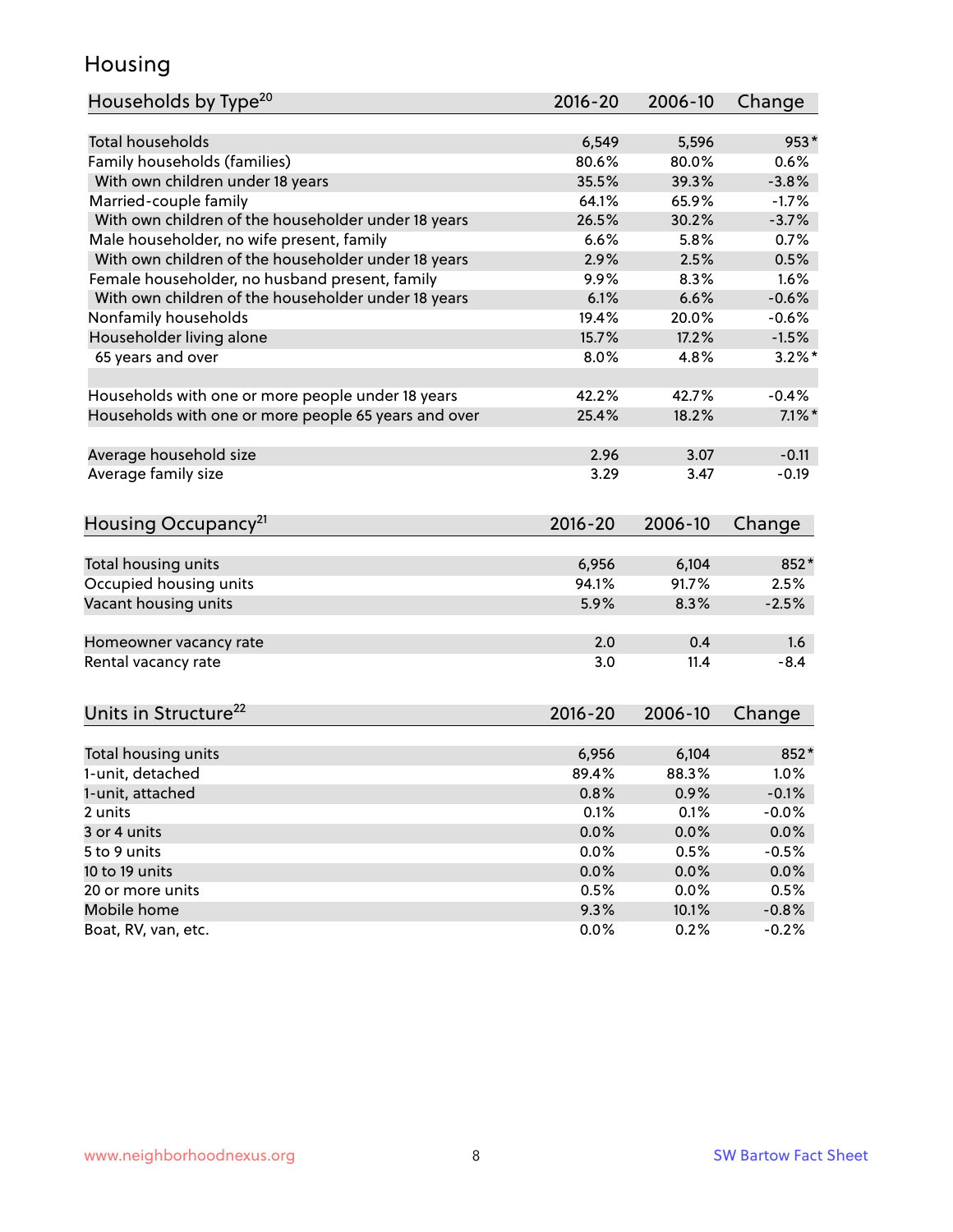## Housing, Continued...

| Year Structure Built <sup>23</sup>             | $2016 - 20$ | 2006-10 | Change      |
|------------------------------------------------|-------------|---------|-------------|
| Total housing units                            | 6,956       | 6,104   | 852*        |
| Built 2014 or later                            | 2.5%        | (X)     | (X)         |
| Built 2010 to 2013                             | 1.7%        | (X)     | (X)         |
| Built 2000 to 2009                             | 17.1%       | 15.7%   | 1.4%        |
| Built 1990 to 1999                             | 35.5%       | 38.8%   | $-3.3%$     |
| Built 1980 to 1989                             | 17.8%       | 22.9%   | $-5.1%$     |
| Built 1970 to 1979                             | 7.3%        | 12.1%   | $-4.8\%$ *  |
| Built 1960 to 1969                             | 4.2%        | 3.4%    | 0.8%        |
| Built 1950 to 1959                             | 3.2%        | 3.6%    | $-0.4%$     |
| Built 1940 to 1949                             | 5.4%        | 0.4%    | 4.9%*       |
| Built 1939 or earlier                          | 5.4%        | 3.1%    | $2.2\%$ *   |
|                                                |             |         |             |
| Housing Tenure <sup>24</sup>                   | 2016-20     | 2006-10 | Change      |
| Occupied housing units                         | 6,549       | 5,596   | $953*$      |
| Owner-occupied                                 | 84.5%       | 89.0%   | $-4.5%$ *   |
| Renter-occupied                                | 15.5%       | 11.0%   | 4.5%*       |
|                                                | 3.04        | 3.13    | $-0.10$     |
| Average household size of owner-occupied unit  | 2.54        | 2.60    | $-0.06$     |
| Average household size of renter-occupied unit |             |         |             |
| Residence 1 Year Ago <sup>25</sup>             | $2016 - 20$ | 2006-10 | Change      |
| Population 1 year and over                     | 19,126      | 16,952  | $2,174*$    |
| Same house                                     | 91.5%       | 88.8%   | $2.7\%$ *   |
| Different house in the U.S.                    | 8.4%        | 11.1%   | $-2.7%$     |
| Same county                                    | 5.0%        | 6.3%    | $-1.2%$     |
| Different county                               | 3.4%        | 4.9%    | $-1.5%$     |
| Same state                                     | 2.6%        | 3.5%    | $-0.9%$     |
| Different state                                | 0.8%        | 1.4%    | $-0.6%$     |
| Abroad                                         | 0.1%        | 0.1%    | 0.0%        |
| Value of Housing Unit <sup>26</sup>            | 2016-20     | 2006-10 | Change      |
|                                                |             |         |             |
| Owner-occupied units                           | 5,534       | 4,980   | 554*        |
| Less than \$50,000                             | 4.7%        | 5.9%    | $-1.2%$     |
| \$50,000 to \$99,999                           | 10.4%       | 9.2%    | 1.2%        |
| \$100,000 to \$149,999                         | 20.9%       | 37.9%   | $-17.0\%$ * |
| \$150,000 to \$199,999                         | 25.6%       | 24.4%   | 1.1%        |
| \$200,000 to \$299,999                         | 17.9%       | 14.5%   | 3.5%        |
| \$300,000 to \$499,999                         | 16.2%       | 6.0%    | 10.2%*      |
| \$500,000 to \$999,999                         | 2.8%        | 1.9%    | 0.9%        |
| \$1,000,000 or more                            | 1.6%        | 0.3%    | 1.3%        |
| Median (dollars)                               | 174,072     | 146,614 | 27,458*     |
| Mortgage Status <sup>27</sup>                  | $2016 - 20$ | 2006-10 | Change      |
| Owner-occupied units                           | 5,534       | 4,980   | 554*        |
| Housing units with a mortgage                  | 67.0%       | 78.4%   | $-11.4\%$ * |
| Housing units without a mortgage               | 33.0%       | 21.6%   | $11.4\%$ *  |
|                                                |             |         |             |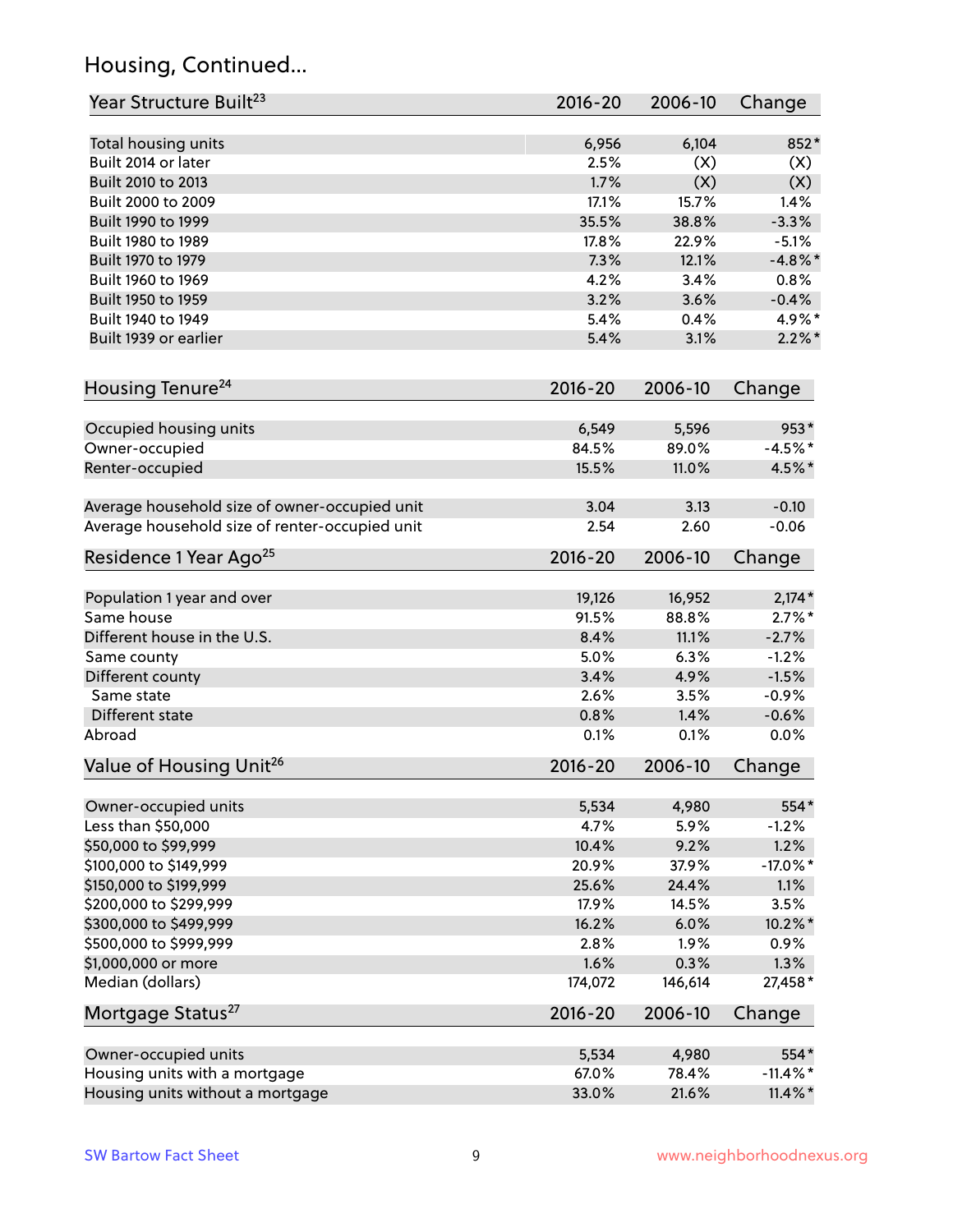## Housing, Continued...

| Selected Monthly Owner Costs <sup>28</sup>                                            | 2016-20   | 2006-10 | Change      |
|---------------------------------------------------------------------------------------|-----------|---------|-------------|
| Housing units with a mortgage                                                         | 3,709     | 3,905   | $-196$      |
| Less than \$300                                                                       | 0.0%      | 0.0%    | 0.0%        |
| \$300 to \$499                                                                        | 1.2%      | 0.6%    | 0.7%        |
| \$500 to \$999                                                                        | 18.3%     | 21.8%   | $-3.5%$     |
| \$1,000 to \$1,499                                                                    | 41.1%     | 47.3%   | $-6.2%$     |
| \$1,500 to \$1,999                                                                    | 21.4%     | 21.3%   | 0.2%        |
| \$2,000 to \$2,999                                                                    | 13.9%     | 7.6%    | $6.3\%$ *   |
| \$3,000 or more                                                                       | 4.1%      | 1.5%    | 2.5%        |
| Median (dollars)                                                                      | 1,246     | 1,247   | $-1$        |
|                                                                                       |           |         |             |
| Housing units without a mortgage                                                      | 1,825     | 1,075   | 750*        |
| Less than \$150                                                                       | 4.5%      | 5.1%    | $-0.6%$     |
| \$150 to \$249                                                                        | 7.3%      | 14.3%   | $-7.0%$     |
| \$250 to \$349                                                                        | 20.9%     | 24.1%   | $-3.2%$     |
| \$350 to \$499                                                                        | 26.0%     | 38.8%   | $-12.8%$    |
| \$500 to \$699                                                                        | 25.9%     | 13.4%   | 12.5%       |
| \$700 or more                                                                         | 15.5%     | 4.3%    | $11.2\%$ *  |
| Median (dollars)                                                                      | 443       | 374     | 68*         |
| Selected Monthly Owner Costs as a Percentage of<br>Household Income <sup>29</sup>     |           |         | Change      |
| Housing units with a mortgage (excluding units where<br>SMOCAPI cannot be computed)   | 3,709     | 3,898   | $-189$      |
| Less than 20.0 percent                                                                | 47.4%     | 38.5%   | 8.9%*       |
| 20.0 to 24.9 percent                                                                  | 15.5%     | 14.7%   | $0.9\%$     |
| 25.0 to 29.9 percent                                                                  | 18.2%     | 11.1%   | $7.1\%$ *   |
| 30.0 to 34.9 percent                                                                  | 4.7%      | 10.4%   | $-5.7\%$ *  |
| 35.0 percent or more                                                                  | 14.1%     | 25.3%   | $-11.1\%$ * |
| Not computed                                                                          | $\pmb{0}$ | 7       | $-7$        |
|                                                                                       |           |         |             |
| Housing unit without a mortgage (excluding units where<br>SMOCAPI cannot be computed) | 1,758     | 1,070   | 688*        |
| Less than 10.0 percent                                                                | 52.6%     | 48.7%   | 3.9%        |
| 10.0 to 14.9 percent                                                                  | 20.1%     | 21.2%   | $-1.1%$     |
| 15.0 to 19.9 percent                                                                  | 5.7%      | 8.9%    | $-3.1%$     |
| 20.0 to 24.9 percent                                                                  | 2.5%      | 5.1%    | $-2.6%$     |
| 25.0 to 29.9 percent                                                                  | 5.3%      | 2.5%    | 2.8%        |
| 30.0 to 34.9 percent                                                                  | 3.8%      | 1.7%    | 2.1%        |
| 35.0 percent or more                                                                  | 9.9%      | 11.9%   | $-2.0%$     |
| Not computed                                                                          | 67        | 5       | 62          |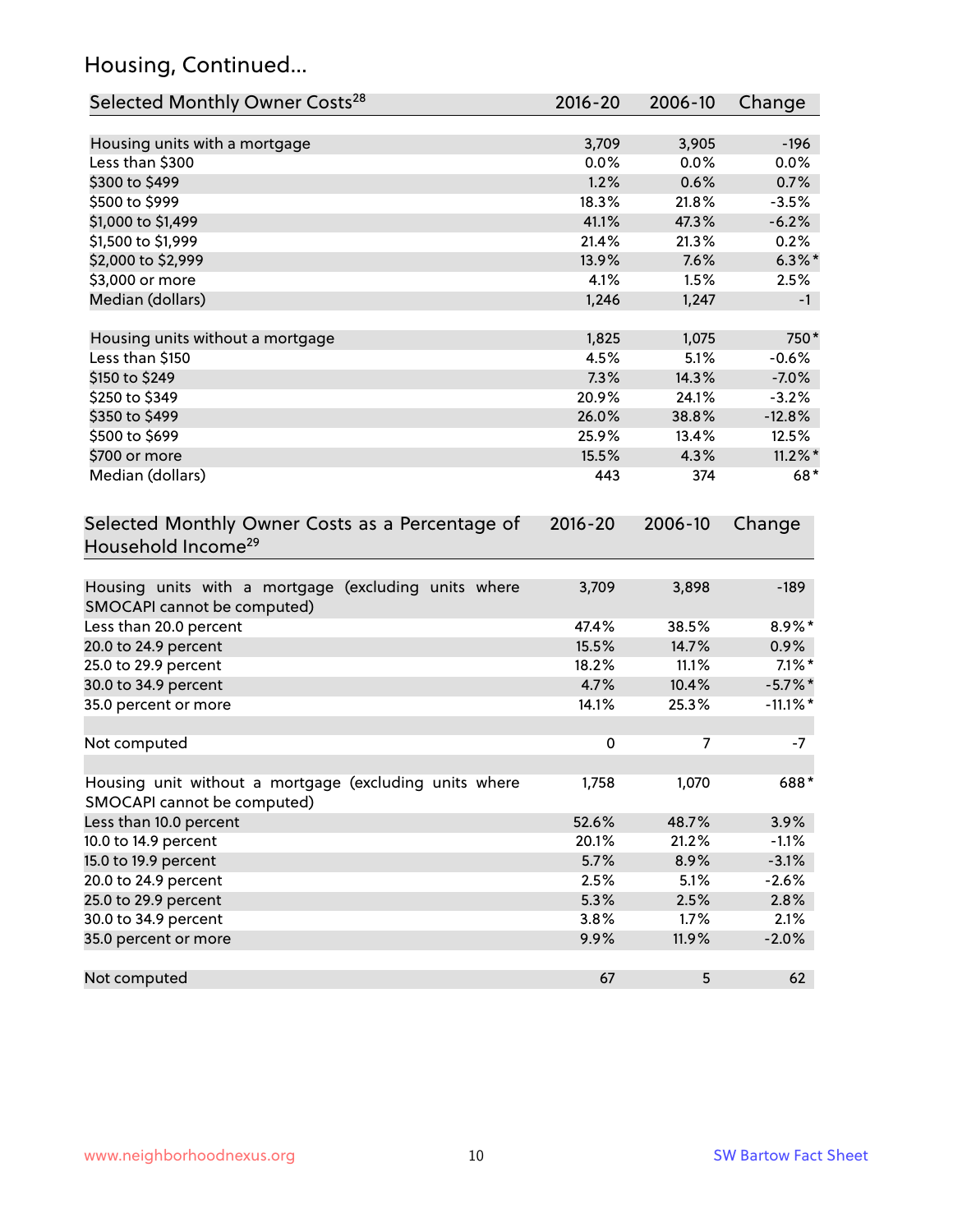## Housing, Continued...

| Gross Rent <sup>30</sup>                                                       | 2016-20 | 2006-10 | Change     |
|--------------------------------------------------------------------------------|---------|---------|------------|
| Occupied units paying rent                                                     | 847     | 528     | $319*$     |
| Less than \$200                                                                | 0.0%    | 0.0%    | $0.0\%$    |
| \$200 to \$499                                                                 | 6.3%    | 6.3%    | 0.0%       |
| \$500 to \$749                                                                 | 27.5%   | 17.2%   | 10.3%      |
| \$750 to \$999                                                                 | 29.4%   | 44.9%   | $-15.5%$   |
| \$1,000 to \$1,499                                                             | 29.5%   | 24.1%   | 5.5%       |
| \$1,500 to \$1,999                                                             | 7.3%    | 1.3%    | 6.0%       |
| \$2,000 or more                                                                | 0.0%    | 6.3%    | $-6.3%$    |
| Median (dollars)                                                               | 867     | 996     | $-129$     |
| No rent paid                                                                   | 168     | 88      | 80         |
| Gross Rent as a Percentage of Household Income <sup>31</sup>                   | 2016-20 | 2006-10 | Change     |
| Occupied units paying rent (excluding units where GRAPI<br>cannot be computed) | 769     | 528     | 241        |
| Less than 15.0 percent                                                         | 15.7%   | 17.8%   | $-2.1%$    |
| 15.0 to 19.9 percent                                                           | 25.0%   | 10.6%   | 14.4%      |
| 20.0 to 24.9 percent                                                           | 9.1%    | 15.0%   | $-5.9%$    |
| 25.0 to 29.9 percent                                                           | 18.9%   | 17.4%   | 1.4%       |
| 30.0 to 34.9 percent                                                           | 4.3%    | 0.0%    | 4.3%       |
| 35.0 percent or more                                                           | 27.0%   | 39.2%   | $-12.2%$   |
| Not computed                                                                   | 246     | 88      | 158*       |
| Transportation                                                                 |         |         |            |
| Commuting to Work <sup>32</sup>                                                | 2016-20 | 2006-10 | Change     |
| Workers 16 years and over                                                      | 9,309   | 7,733   | 1,576 *    |
| Car, truck, or van - drove alone                                               | 81.5%   | 90.3%   | $-8.8\%$ * |
| Car, truck, or van - carpooled                                                 | 11.3%   | 7.3%    | 4.0%*      |
| Public transportation (excluding taxicab)                                      | 0.2%    | 0.4%    | $-0.2%$    |
| Walked                                                                         | 0.7%    | 0.1%    | 0.7%       |
| Other means                                                                    | 0.3%    | 0.5%    | $-0.2%$    |
| Worked at home                                                                 | 6.0%    | 1.5%    | 4.5%*      |
| Mean travel time to work (minutes)                                             | 31.7    | 30.8    | 0.9        |
| Vehicles Available <sup>33</sup>                                               | 2016-20 | 2006-10 | Change     |
| Occupied housing units                                                         | 6,549   | 5,596   | $953*$     |
| No vehicles available                                                          | 2.0%    | 1.3%    | 0.7%       |
| 1 vehicle available                                                            | 19.0%   | 25.3%   | $-6.3%$    |
| 2 vehicles available                                                           | 37.2%   | 38.5%   | $-1.3%$    |
| 3 or more vehicles available                                                   | 41.8%   | 34.9%   | 6.9%       |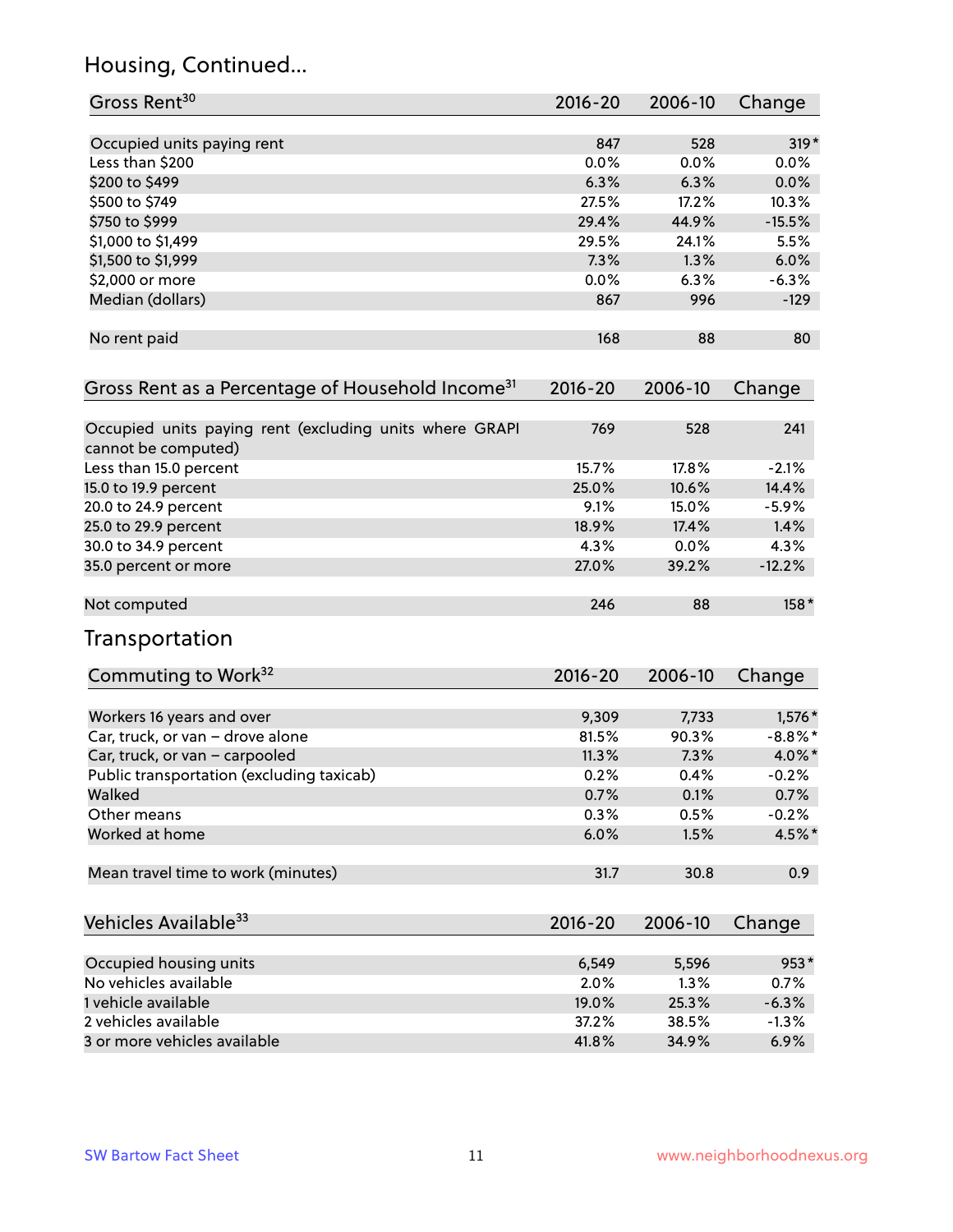#### Health

| Health Insurance coverage <sup>34</sup> | 2016-20 |
|-----------------------------------------|---------|
|-----------------------------------------|---------|

| Civilian Noninstitutionalized Population                | 19,377 |
|---------------------------------------------------------|--------|
| With health insurance coverage                          | 86.7%  |
| With private health insurance coverage                  | 69.5%  |
| With public health coverage                             | 27.1%  |
| No health insurance coverage                            | 13.3%  |
| Civilian Noninstitutionalized Population Under 19 years | 4,909  |
| No health insurance coverage                            | 7.3%   |
| Civilian Noninstitutionalized Population 19 to 64 years | 12,065 |
| In labor force:                                         | 9,463  |
| Employed:                                               | 9,006  |
| With health insurance coverage                          | 86.1%  |
| With private health insurance coverage                  | 83.5%  |
| With public coverage                                    | 4.3%   |
| No health insurance coverage                            | 13.9%  |
| Unemployed:                                             | 457    |
| With health insurance coverage                          | 53.0%  |
| With private health insurance coverage                  | 34.6%  |
| With public coverage                                    | 18.4%  |
| No health insurance coverage                            | 47.0%  |
| Not in labor force:                                     | 2,602  |
| With health insurance coverage                          | 71.0%  |
| With private health insurance coverage                  | 50.1%  |
| With public coverage                                    | 25.8%  |
| No health insurance coverage                            | 29.0%  |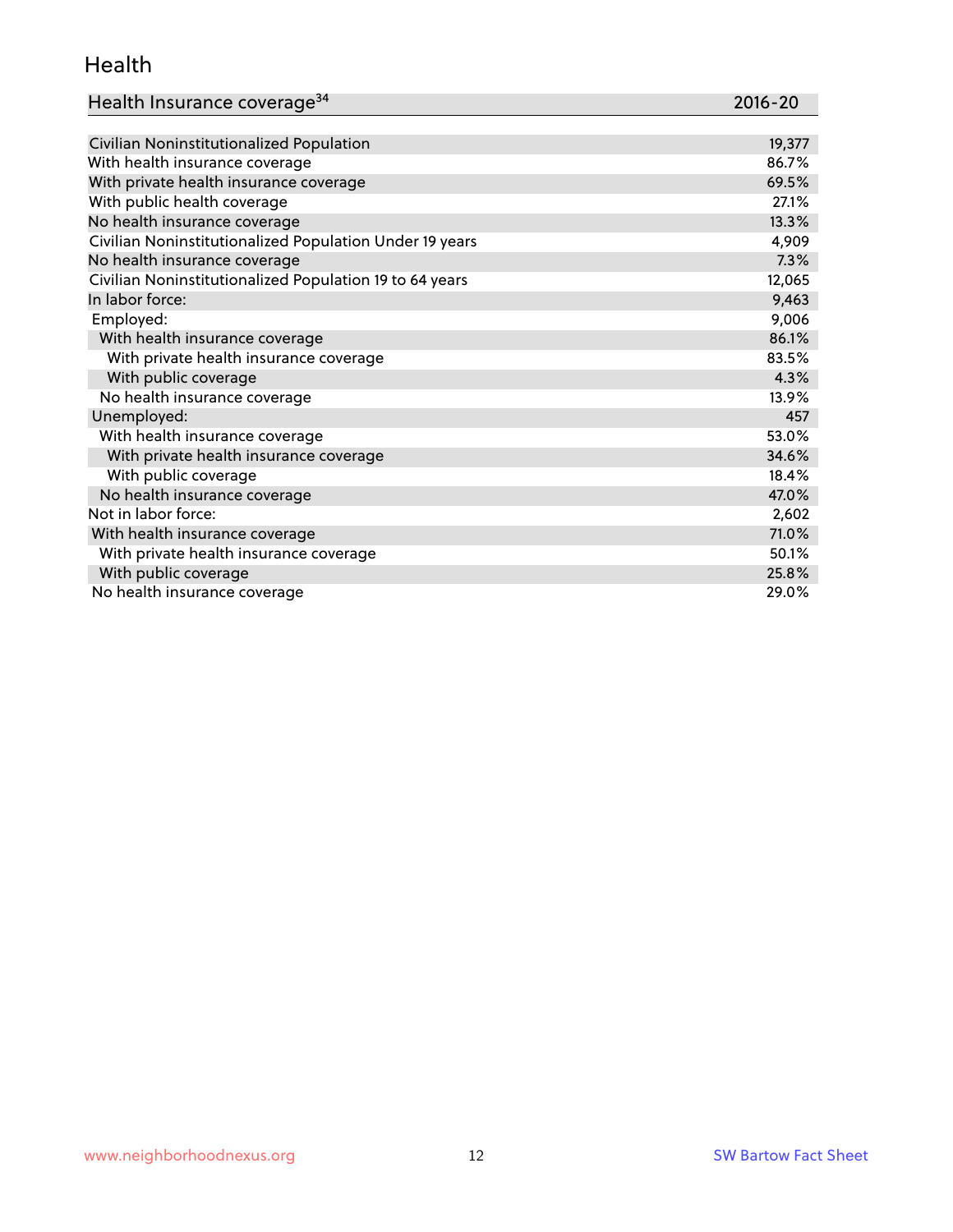## Employment Forecasts

| Forecast Employment by Sector <sup>35</sup>      | 2030     | 2020     | Change   |
|--------------------------------------------------|----------|----------|----------|
|                                                  |          |          |          |
| <b>All Sectors</b>                               | 3,992    | 3,850    | 3.7%     |
| Goods Producing                                  | 1,010    | 915      | 10.4%    |
| Agriculture, forestry, fishing and hunting       | 41       | 51       | $-19.6%$ |
| Mining                                           | 0        | $\Omega$ | 0.0%     |
| Construction                                     | 685      | 536      | 27.8%    |
| Manufacturing                                    | 284      | 328      | $-13.4%$ |
| Service Providing                                | 969      | 1,206    | $-19.7%$ |
| Wholesale trade                                  | 212      | 223      | $-4.9%$  |
| Retail trade                                     | 97       | 97       | 0.0%     |
| Transportation and warehousing                   | 359      | 415      | $-13.5%$ |
| <b>Utilities</b>                                 | 301      | 471      | $-36.1%$ |
| Information                                      | 0        | $\Omega$ | 0.0%     |
| <b>Financial activities</b>                      | 381      | 223      | 70.9%    |
| Finance and insurance                            | 198      | 111      | 78.4%    |
| Real estate and rental and leasing               | 183      | 112      | 63.4%    |
| Professional and business services               | 290      | 157      | 84.7%    |
| Professional, scientific, and technical services | 290      | 157      | 84.7%    |
| Management of companies and enterprises          | $\Omega$ | $\Omega$ | 0.0%     |
| <b>Education and health services</b>             | 405      | 460      | $-12.0%$ |
| <b>Education services</b>                        | 345      | 407      | $-15.2%$ |
| Health care and social assistance                | 60       | 53       | 13.2%    |
| Leisure and hospitality                          | 196      | 151      | 29.8%    |
| Arts, entertainment, and recreation              | $\Omega$ | $\Omega$ | 0.0%     |
| Accommodation and food services                  | 196      | 151      | 29.8%    |
| Other services, except public administration     | 46       | 38       | 21.1%    |
| <b>Public administration</b>                     | 70       | 88       | $-20.5%$ |

# Population Forecasts

| Population Forecasts <sup>36</sup> | 2030   | 2020   | Change |
|------------------------------------|--------|--------|--------|
|                                    |        |        |        |
| <b>Total Population</b>            | 27.029 | 21,385 | 26.4%  |
| <b>Total Households</b>            | 9.561  | 7.458  | 28.2%  |